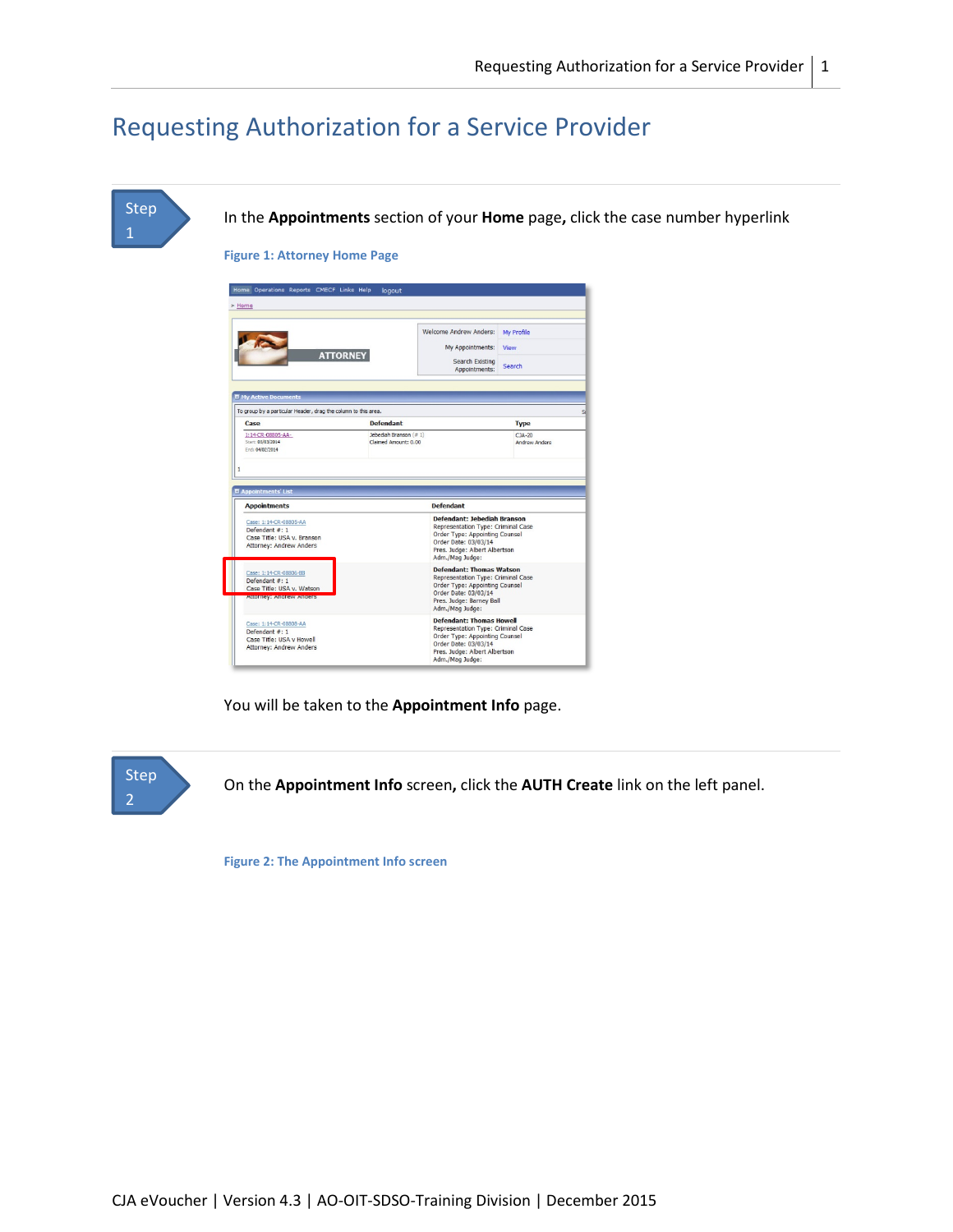



## **Fill in the information requested for the Authorization.**

Enter information in the **Estimated Amount**, **Basis of Estimate**, and **Description** fields, then from the **Service Type** drop-down menu, select the applicable service type.

#### **Figure 3: Authorization Basic Info**

| <b>Order Date</b>         |                                                 |
|---------------------------|-------------------------------------------------|
| <b>Nunc Pro Tunc Date</b> |                                                 |
| <b>Repayment</b>          |                                                 |
| <b>Estimated Amount</b>   | \$<br>\$                                        |
| <b>Authorized Amount</b>  | \$                                              |
| <b>Basis of Estimate</b>  |                                                 |
| <b>Description</b>        |                                                 |
| <b>Service Type</b>       | $\frac{1}{x}$                                   |
| <b>Requested Provider</b> |                                                 |
| < Previous<br>« First     | Next ><br><b>Delete Draft</b><br>Last »<br>Save |

# **Notes:**

• You may attach multiple supporting documents in the **Documents** tab. You will be able to include a description for each document as you load it.



**Submit your Authorization Request.**

**Figure 4: Authorization Request Confirmation Tab**